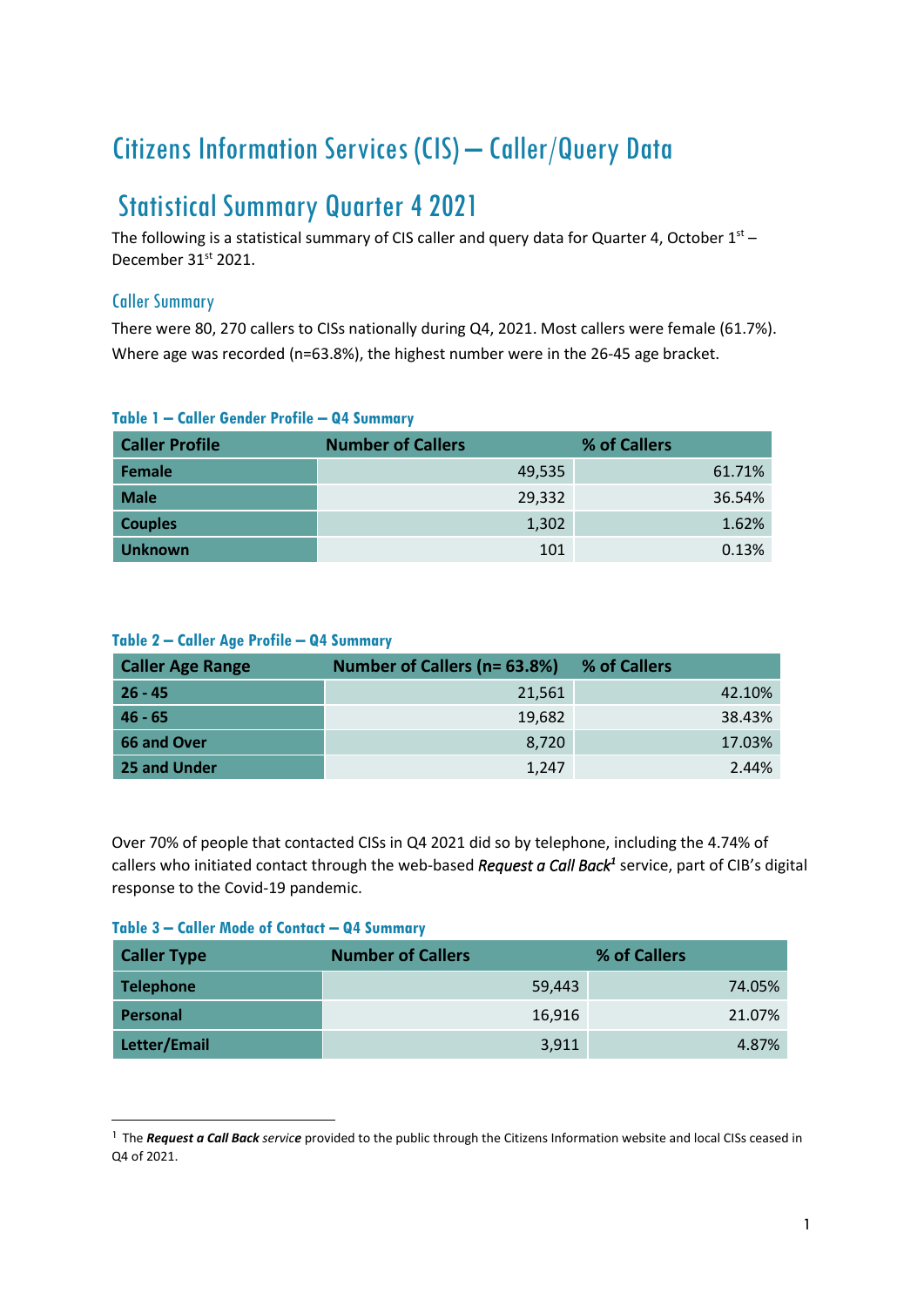### **Query Summary**

Services dealt with **157,605** queries during Q4, 2021. There were 1.96 queries *per* caller compared with 1.98 in Q3, 2021. Of the 157,605 queries recorded by CISs, most were about Social Welfare rights and entitlements (72,258 queries) followed by Housing (13,086) and Employment (12,170).

The following tables set out the data in relation to the range of queries received from the public. Table 4, below, sets out the number of queries received across high-level category areas. Table 5 provides a breakdown of the single payments and schemes emerging with the highest number of queries.

#### **Table 4 - Query Profile Q4 High-level**

| <b>Query Category</b>                  | <b>Number of Queries</b> | % of Queries |
|----------------------------------------|--------------------------|--------------|
| <b>Social Welfare</b>                  | 72,258                   | 45.85%       |
| <b>Housing</b>                         | 13,086                   | 8.30%        |
| <b>Employment</b>                      | 12,170                   | 7.72%        |
| <b>Money and Tax</b>                   | 11,469                   | 7.28%        |
| <b>Health</b>                          | 10,836                   | 6.88%        |
| Local                                  | 8,449                    | 5.36%        |
| <b>Moving Country</b>                  | 5,611                    | 3.56%        |
| Covid-19                               | 4,953                    | 3.14%        |
| <b>Travel and Recreation</b>           | 4,145                    | 2.63%        |
| <b>Birth, Family and Relationships</b> | 4,008                    | 2.54%        |
| <b>Justice</b>                         | 3,889                    | 2.47%        |
| <b>Consumer Affairs</b>                | 2,377                    | 1.51%        |
| <b>Education and Training</b>          | 2,158                    | 1.37%        |
| <b>Death and Bereavement</b>           | 1,225                    | 0.78%        |
| <b>Government in Ireland</b>           | 702                      | 0.45%        |
| <b>Environment</b>                     | 269                      | 0.17%        |
|                                        | 157,605                  | 100.00%      |

## **Table 5 - Top-ten Single Payment or Schemes, Q4 2021**

| Top Ten Single Payment or Scheme Q4, 2021 |                                                          |                                                                 |                                       |                              |  |
|-------------------------------------------|----------------------------------------------------------|-----------------------------------------------------------------|---------------------------------------|------------------------------|--|
|                                           | Category                                                 | <b>Single Payment or</b><br><b>Scheme</b>                       | <b>Number</b><br>of<br><b>Queries</b> | % of Total<br><b>Queries</b> |  |
| 1                                         | Health - Medical Card                                    | <b>Medical Card</b>                                             | 6,702                                 | 4.25%                        |  |
| $\overline{2}$                            | Social Welfare - Extra Social<br><b>Welfare Benefits</b> | <b>Fuel Allowance</b>                                           | 6,016                                 | 3.82%                        |  |
| $\overline{\mathbf{3}}$                   | Social Welfare - Carers                                  | <b>Carer's Allowance</b>                                        | 5,241                                 | 3.33%                        |  |
| 4                                         | Social Welfare - Disability<br>and Illness               | <b>Disability Allowance</b>                                     | 5,145                                 | 3.26%                        |  |
| 5.                                        | Social Welfare - Older &<br><b>Retired People</b>        | <b>State</b><br><b>Pension/Contributory</b>                     | 4,661                                 | 2.96%                        |  |
| 6                                         | Money and Tax - Property<br><b>Taxes</b>                 | <b>Local Property Tax</b><br>(LPT)                              | 3,762                                 | 2.39%                        |  |
| $\overline{7}$                            | Social Welfare - Disability<br>and Illness               | <b>Illness Benefit</b>                                          | 3,727                                 | 2.36%                        |  |
| 8                                         | Social Welfare - Extra Social<br><b>Welfare Benefits</b> | Jobseeker's<br><b>Allowance</b>                                 | 3,500                                 | 2.22%                        |  |
| 9                                         | Housing - Local Authority<br>and Social Housing          | <b>Applying for Local</b><br>Authority/Social<br><b>Housing</b> | 3,488                                 | 2.21%                        |  |
| 10                                        | Social Welfare - Families and<br>Children                | <b>Household Benefits</b><br>Package                            | 3,445                                 | 2.19%                        |  |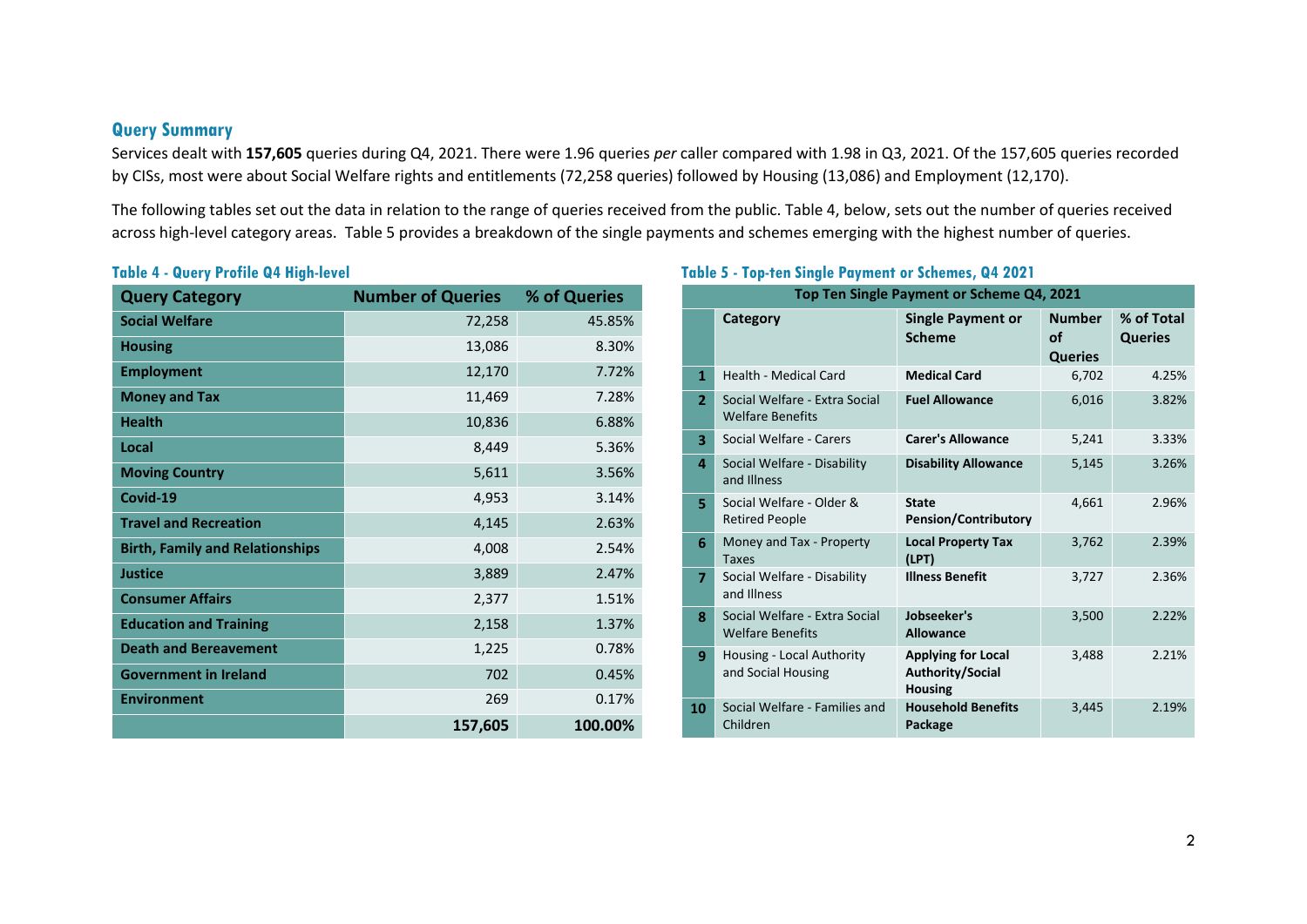**Table 6** sets out the Social Welfare query dataset for Quarter 4, 2021.

Query sub-categories are presented in thematic form, as recorded by CISs. The percentages in the right-hand column represent the percentage of queries for that sub-category of data collection i.e., the *Fuel Allowance* percentage represents the queries recorded by CISs as a percentage of the *Extra Social Welfare Benefits* sub-category.

#### **Table 6 – Social Welfare Query Breakdown, Q4 2021**

| Category              | Sub-category                         | Q4, 2021 Sub-category Breakdown                 | # of<br><b>Queries</b> | $%$ of<br><b>Social</b><br>Welfare<br>Sub-<br>category |
|-----------------------|--------------------------------------|-------------------------------------------------|------------------------|--------------------------------------------------------|
|                       |                                      | <b>Extra Social Welfare Benefits</b>            |                        |                                                        |
| <b>Social Welfare</b> | <b>Extra Social Welfare Benefits</b> | <b>Fuel Allowance</b>                           | 6016                   | 47.47%                                                 |
| <b>Social Welfare</b> | <b>Extra Social Welfare Benefits</b> | <b>Household Benefits Package</b>               | 3445                   | 27.18%                                                 |
| <b>Social Welfare</b> | <b>Extra Social Welfare Benefits</b> | <b>Living Alone Increase</b>                    | 1335                   | 10.53%                                                 |
| <b>Social Welfare</b> | <b>Extra Social Welfare Benefits</b> | Free Travel (Travel Card, Companion Card, etc.) | 1149                   | 9.07%                                                  |
| <b>Social Welfare</b> | <b>Extra Social Welfare Benefits</b> | <b>Christmas Bonus</b>                          | 382                    | 3.01%                                                  |
| <b>Social Welfare</b> | <b>Extra Social Welfare Benefits</b> | <b>Telephone Support Allowance</b>              | 255                    | 2.01%                                                  |
| <b>Social Welfare</b> | <b>Extra Social Welfare Benefits</b> | <b>Treatment Benefits</b>                       | 91                     | 0.72%                                                  |
|                       |                                      | <b>Total</b>                                    | 12,673                 | 100.00%                                                |
|                       |                                      | <b>Disability and Illness</b>                   |                        |                                                        |
| <b>Social Welfare</b> | Disability and illness               | <b>Disability Allowance</b>                     | 5145                   | 42.68%                                                 |
| <b>Social Welfare</b> | Disability and illness               | <b>Illness Benefit</b>                          | 3727                   | 30.91%                                                 |
| <b>Social Welfare</b> | Disability and illness               | <b>Invalidity Pension</b>                       | 2323                   | 19.27%                                                 |
| <b>Social Welfare</b> | Disability and illness               | <b>Partial Capacity Benefit</b>                 | 452                    | 3.75%                                                  |
| <b>Social Welfare</b> | Disability and illness               | <b>Injury Benefit</b>                           | 185                    | 1.53%                                                  |
| <b>Social Welfare</b> | Disability and illness               | <b>Occupational Injuries Benefit Scheme</b>     | 121                    | 1.00%                                                  |
| <b>Social Welfare</b> | Disability and illness               | <b>Other Payment (Blind Pension/Other)</b>      | 103                    | 0.85%                                                  |
|                       |                                      | <b>Total</b>                                    | 12.056                 | 100.00%                                                |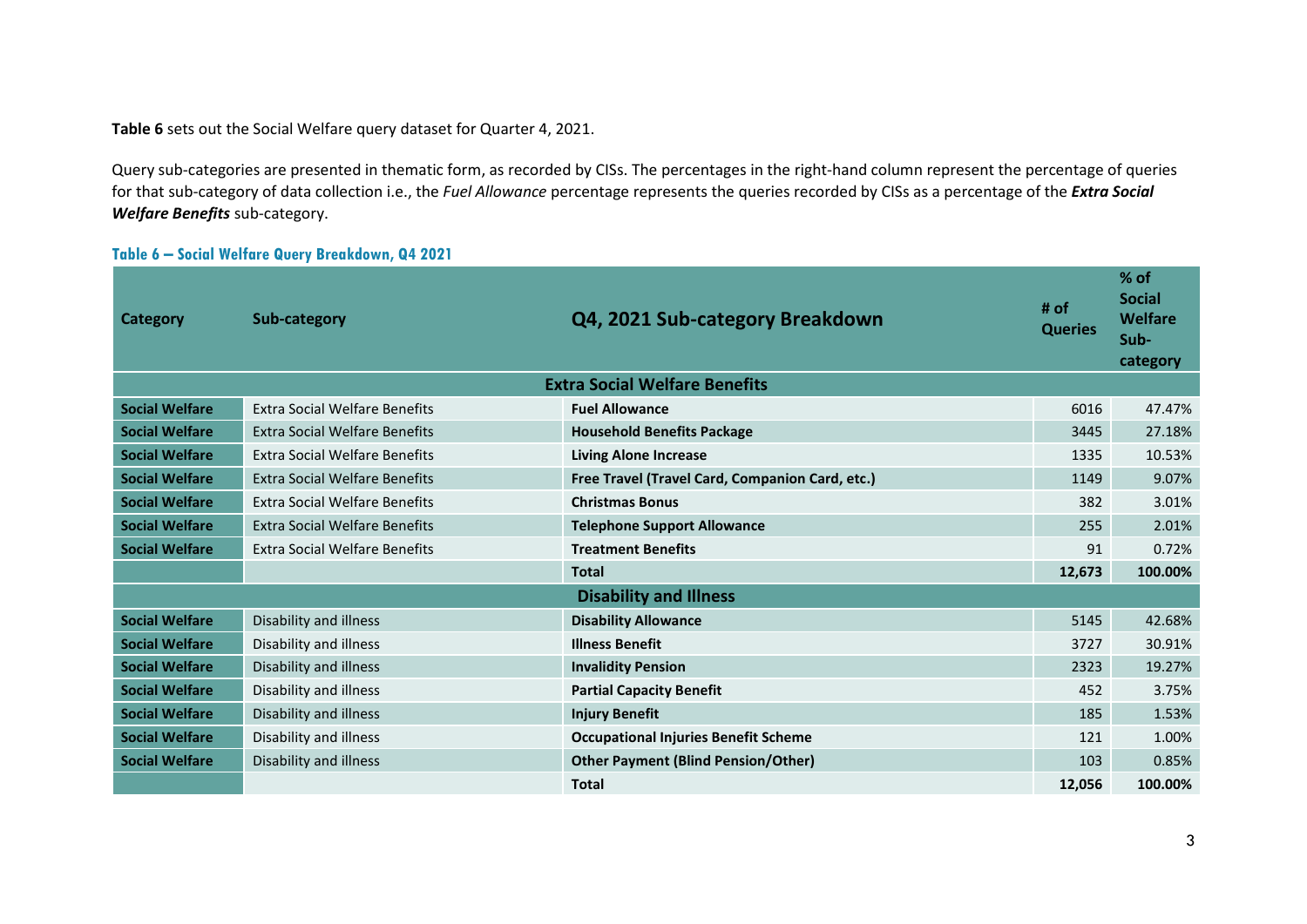|                       |                                 | <b>Families and Children</b>                                     |       |         |  |
|-----------------------|---------------------------------|------------------------------------------------------------------|-------|---------|--|
| <b>Social Welfare</b> | <b>Families and Children</b>    | <b>Working Family Payment (WFP) formerly FIS</b>                 | 2749  | 31.78%  |  |
| <b>Social Welfare</b> | <b>Families and Children</b>    | <b>One Parent Family Payment (OFP)</b>                           | 1883  | 21.77%  |  |
| <b>Social Welfare</b> | <b>Families and Children</b>    | <b>Child Benefit</b>                                             | 1027  | 11.87%  |  |
| <b>Social Welfare</b> | <b>Families and Children</b>    | <b>Maternity/ Adoptive Benefit</b>                               | 794   | 9.18%   |  |
| <b>Social Welfare</b> | <b>Families and Children</b>    | Increase for a Qualified Adult (IQA)                             | 681   | 7.87%   |  |
| <b>Social Welfare</b> | <b>Families and Children</b>    | Increase for a Qualified Child (IQC)                             | 456   | 5.27%   |  |
| <b>Social Welfare</b> | <b>Families and Children</b>    | <b>Parent's Benefit</b>                                          | 394   | 4.56%   |  |
| <b>Social Welfare</b> | <b>Families and Children</b>    | <b>Paternity Benefit</b>                                         | 260   | 3.01%   |  |
| <b>Social Welfare</b> | <b>Families and Children</b>    | <b>Back to Work Family Dividend</b>                              | 199   | 2.30%   |  |
| <b>Social Welfare</b> | <b>Families and Children</b>    | <b>Back to School Clothing &amp; Footwear Allowance (BTSCFA)</b> | 125   | 1.45%   |  |
| <b>Social Welfare</b> | <b>Families and Children</b>    | <b>Health and Safety Benefit</b>                                 | 51    | 0.59%   |  |
| <b>Social Welfare</b> | <b>Families and Children</b>    | <b>Deserted Wife's Benefit</b>                                   | 21    | 0.24%   |  |
| <b>Social Welfare</b> | <b>Families and Children</b>    | <b>Deserted Wife's Allowance</b>                                 | 9     | 0.10%   |  |
|                       |                                 | <b>Total</b>                                                     | 8,649 | 100.00% |  |
|                       |                                 | <b>Older and Retired People</b>                                  |       |         |  |
| <b>Social Welfare</b> | <b>Older and Retired People</b> | <b>State Pension/Contributory</b>                                | 4661  | 58.72%  |  |
| <b>Social Welfare</b> | <b>Older and Retired People</b> | <b>State Pension/Non-Contributory Pension</b>                    | 2036  | 25.65%  |  |
| <b>Social Welfare</b> | Older and Retired People        | Payment for people who retire at 65                              | 528   | 6.65%   |  |
| <b>Social Welfare</b> | Older and Retired People        | <b>Qualified Adults</b>                                          | 405   | 5.10%   |  |
| <b>Social Welfare</b> | <b>Older and Retired People</b> | <b>UK Pensions/Brexit</b>                                        | 208   | 2.62%   |  |
| <b>Social Welfare</b> | Older and Retired People        | <b>EU/International Pensions</b>                                 | 99    | 1.25%   |  |
|                       |                                 | <b>Total</b>                                                     | 7,937 | 100.00% |  |
|                       | <b>Carers</b>                   |                                                                  |       |         |  |
| <b>Social Welfare</b> | Carers                          | <b>Carer's Allowance</b>                                         | 5241  | 69.02%  |  |
| <b>Social Welfare</b> | Carers                          | <b>Carer's Benefit</b>                                           | 940   | 12.38%  |  |
| <b>Social Welfare</b> | Carers                          | <b>Domiciliary Care Allowance (DCA)</b>                          | 718   | 9.45%   |  |
| <b>Social Welfare</b> | Carers                          | <b>Carer's Support Grant (Respite Care Grant)</b>                | 651   | 8.57%   |  |
| <b>Social Welfare</b> | Carers                          | <b>Half-rate Carer's Allowance</b>                               | 44    | 0.58%   |  |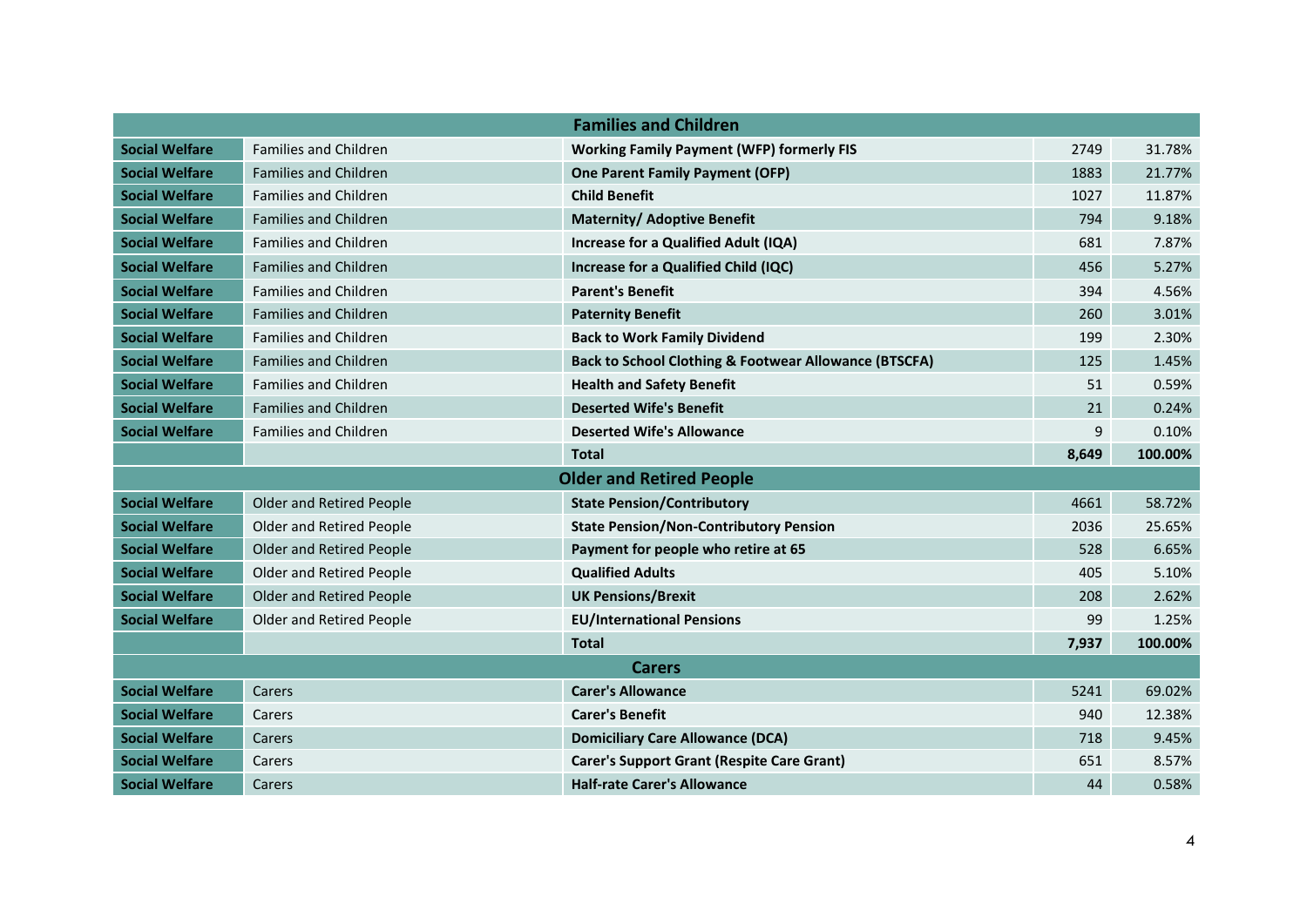|                       |                                      | <b>Total</b>                                 | 7,594 | 100.00% |
|-----------------------|--------------------------------------|----------------------------------------------|-------|---------|
|                       |                                      | <b>Unemployed People</b>                     |       |         |
| <b>Social Welfare</b> | <b>Unemployed People</b>             | Jobseeker's Allowance                        | 3500  | 51.34%  |
| <b>Social Welfare</b> | <b>Unemployed People</b>             | <b>Jobseeker's Benefit</b>                   | 2181  | 31.99%  |
| <b>Social Welfare</b> | <b>Unemployed People</b>             | <b>Social Welfare Payments and Work</b>      | 622   | 9.12%   |
| <b>Social Welfare</b> | <b>Unemployed People</b>             | <b>Jobseeker's Transitional Payment</b>      | 403   | 5.91%   |
| Social Welfare        | <b>Unemployed People</b>             | Unemployed following self-employment         | 111   | 1.63%   |
|                       |                                      | <b>Total</b>                                 | 6,817 | 100.00% |
|                       |                                      | <b>Supplementary Welfare Schemes</b>         |       |         |
| <b>Social Welfare</b> | <b>Supplementary Welfare Schemes</b> | <b>Basic Supplementary Welfare Allowance</b> | 2397  | 55.35%  |
| <b>Social Welfare</b> | <b>Supplementary Welfare Schemes</b> | <b>Exceptional/urgent needs payment</b>      | 1087  | 25.10%  |
| <b>Social Welfare</b> | <b>Supplementary Welfare Schemes</b> | <b>Rent Supplement (RS)</b>                  | 787   | 18.17%  |
| <b>Social Welfare</b> | Supplementary Welfare Schemes        | <b>Diet/Heating Supplement</b>               | 57    | 1.32%   |
| <b>Social Welfare</b> | <b>Supplementary Welfare Schemes</b> | <b>Mortgage Interest Supplement (MIS)</b>    | 3     | 0.07%   |
|                       |                                      | <b>Total</b>                                 | 4,331 | 100.00% |
|                       |                                      | <b>Social Welfare Miscellaneous</b>          |       |         |
| <b>Social Welfare</b> | Social Welfare Miscellaneous         | <b>Other</b>                                 | 1329  | 32.36%  |
| <b>Social Welfare</b> | Social Welfare Miscellaneous         | <b>Means Tests</b>                           | 889   | 21.65%  |
| <b>Social Welfare</b> | Social Welfare Miscellaneous         | <b>Public Services Card</b>                  | 852   | 20.75%  |
| <b>Social Welfare</b> | Social Welfare Miscellaneous         | <b>Habitual Residence Condition</b>          | 429   | 10.45%  |
| <b>Social Welfare</b> | Social Welfare Miscellaneous         | MyWelfare.ie                                 | 247   | 6.01%   |
| <b>Social Welfare</b> | Social Welfare Miscellaneous         | Overpayments                                 | 220   | 5.36%   |
| <b>Social Welfare</b> | Social Welfare Miscellaneous         | <b>UK Entitlements/Brexit</b>                | 66    | 1.61%   |
| <b>Social Welfare</b> | Social Welfare Miscellaneous         | <b>EU Contributions and Entitlements</b>     | 51    | 1.24%   |
| <b>Social Welfare</b> | Social Welfare Miscellaneous         | <b>Late Claims</b>                           | 24    | 0.58%   |
|                       |                                      | <b>Total</b>                                 | 4,107 | 100.00% |
|                       |                                      | <b>Social Insurance (PRSI)</b>               |       |         |
| <b>Social Welfare</b> | Social Insurance (PRSI)              | <b>PRSI Records/Paid Contributions</b>       | 1613  | 41.41%  |
| <b>Social Welfare</b> | Social Insurance (PRSI)              | <b>PPS Number</b>                            | 868   | 22.28%  |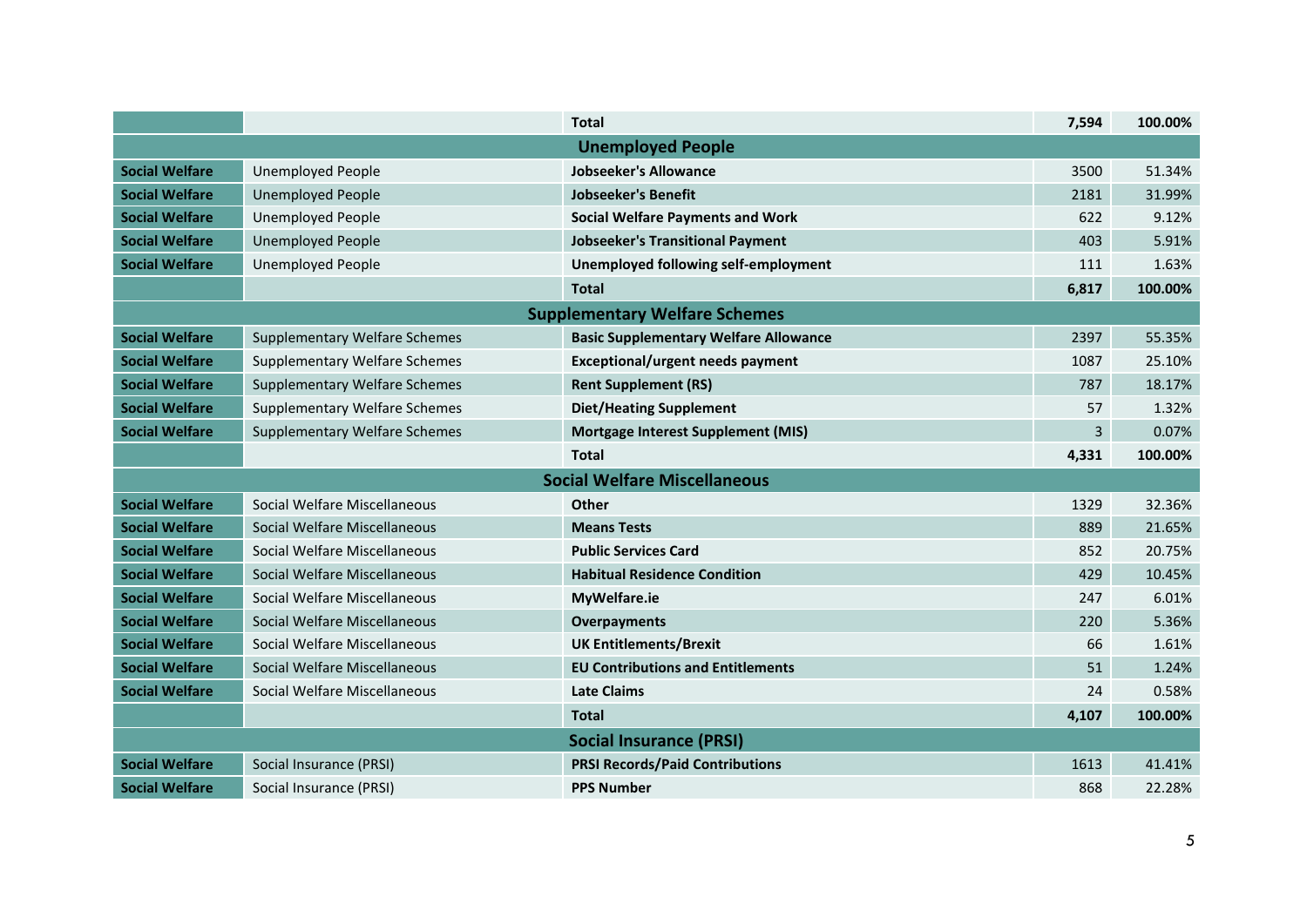| <b>Social Welfare</b> | Social Insurance (PRSI)                    | <b>Credited Contributions</b>                                                    | 443            | 11.37%  |
|-----------------------|--------------------------------------------|----------------------------------------------------------------------------------|----------------|---------|
| <b>Social Welfare</b> | Social Insurance (PRSI)                    | <b>PRSI Classes</b>                                                              | 309            | 7.93%   |
| <b>Social Welfare</b> | Social Insurance (PRSI)                    | <b>Voluntary Contributions</b>                                                   | 266            | 6.83%   |
| <b>Social Welfare</b> | Social Insurance (PRSI)                    | <b>Homemakers Scheme</b>                                                         | 183            | 4.70%   |
| <b>Social Welfare</b> | Social Insurance (PRSI)                    | Other                                                                            | 167            | 4.29%   |
| <b>Social Welfare</b> | Social Insurance (PRSI)                    | <b>Employer's PRSI</b>                                                           | 46             | 1.18%   |
|                       |                                            | <b>Total</b>                                                                     | 3,895          | 100.00% |
|                       |                                            | <b>Activation Schemes, Education and Training</b>                                |                |         |
| <b>Social Welfare</b> | Activation Schemes, Education and Training | <b>Back to Education Allowance (BTEA)</b>                                        | 494            | 37.68%  |
| <b>Social Welfare</b> | Activation Schemes, Education and Training | <b>Community Employment (CE)</b>                                                 | 291            | 22.20%  |
| <b>Social Welfare</b> | Activation Schemes, Education and Training | <b>Back to Work Enterprise Allowance (BTWEA)</b>                                 | 284            | 21.66%  |
| <b>Social Welfare</b> | Activation Schemes, Education and Training | JobPath - Seetec/Turas Nua                                                       | 44             | 3.36%   |
| <b>Social Welfare</b> | Activation Schemes, Education and Training | <b>Tús</b>                                                                       | 40             | 3.05%   |
| <b>Social Welfare</b> | Activation Schemes, Education and Training | <b>Part-time Education Option (PTEO)</b>                                         | 39             | 2.97%   |
| <b>Social Welfare</b> | Activation Schemes, Education and Training | Part-Time Job Incentive Scheme (PTJI)                                            | 38             | 2.90%   |
| <b>Social Welfare</b> | Activation Schemes, Education and Training | <b>JobsPlus</b>                                                                  | 33             | 2.52%   |
| <b>Social Welfare</b> | Activation Schemes, Education and Training | <b>Short-Term Enterprise Allowance</b>                                           | 30             | 2.29%   |
| <b>Social Welfare</b> | Activation Schemes, Education and Training | <b>Rural Social Scheme</b>                                                       | 15             | 1.14%   |
| <b>Social Welfare</b> | Activation Schemes, Education and Training | JobBridge/ First Steps - Youth Internship                                        | $\overline{3}$ |         |
|                       |                                            | <b>Total</b>                                                                     | 1,311          | 99.77%  |
|                       |                                            | <b>Death Related Benefits</b>                                                    |                |         |
| <b>Social Welfare</b> | Death Related Benefits                     | Widow/Widower/Surviving Civil Partner's Pension (Contrib./Non-<br>Contributory). | 753            | 73.04%  |
| <b>Social Welfare</b> | <b>Death Related Benefits</b>              | Widow/Widower/Surviving Civil Partner Grant                                      | 126            | 12.22%  |
| <b>Social Welfare</b> | <b>Death Related Benefits</b>              | <b>Guardian's Payment</b>                                                        | 77             | 7.47%   |
| <b>Social Welfare</b> | <b>Death Related Benefits</b>              | <b>Help with Funeral Costs</b>                                                   | 69             | 6.69%   |
| <b>Social Welfare</b> | <b>Death Related Benefits</b>              | Special Funeral Grant (Occ. Injuries Scheme only)                                | 6              | 0.58%   |
|                       |                                            | <b>Total</b>                                                                     | 1,031          | 100.00% |
|                       |                                            | <b>Social Welfare Appeals</b>                                                    |                |         |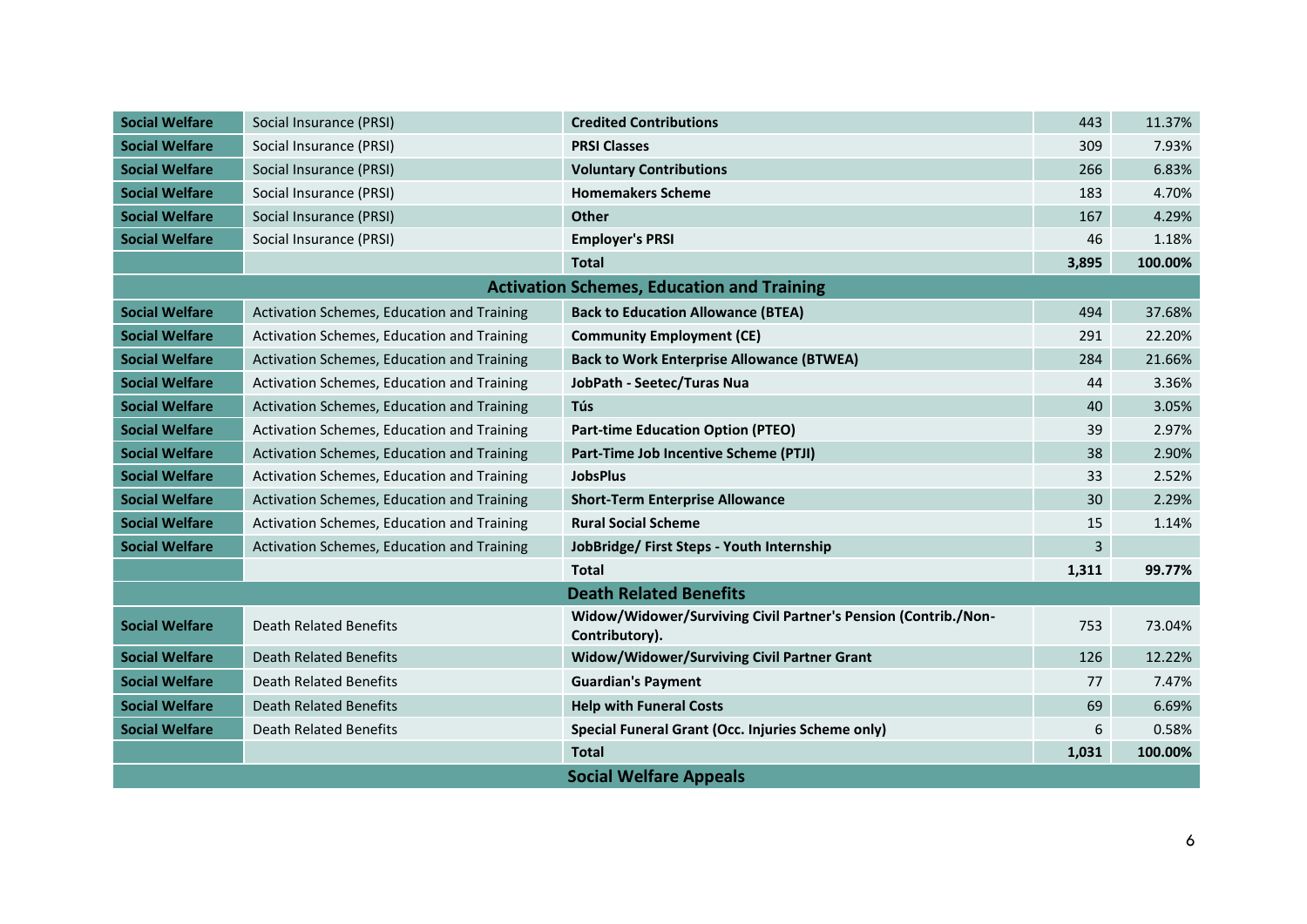| <b>Social Welfare</b>             | Appeals                            | <b>Disability Allowance</b>                   | 265            | 30.15%  |
|-----------------------------------|------------------------------------|-----------------------------------------------|----------------|---------|
| <b>Social Welfare</b>             | Appeals                            | <b>Invalidity Pension</b>                     | 157            | 17.86%  |
| <b>Social Welfare</b>             | Appeals                            | <b>Carer's Allowance/Benefit</b>              | 136            | 15.47%  |
| <b>Social Welfare</b>             | Appeals                            | <b>Other</b>                                  | 94             | 10.69%  |
| <b>Social Welfare</b>             | Appeals                            | <b>Domiciliary Care Allowance</b>             | 48             | 5.46%   |
| <b>Social Welfare</b>             | Appeals                            | <b>Jobseeker's Allowance</b>                  | 46             | 5.23%   |
| <b>Social Welfare</b>             | Appeals                            | <b>Supplementary Welfare Allowance</b>        | 21             | 2.39%   |
| <b>Social Welfare</b>             | Appeals                            | <b>Jobseeker's Benefit</b>                    | 18             | 2.05%   |
| <b>Social Welfare</b>             | Appeals                            | <b>State Pension (Non-Contributory)</b>       | 18             | 2.05%   |
| <b>Social Welfare</b>             | Appeals                            | <b>State Pension (Contributory)</b>           | 17             | 1.93%   |
| <b>Social Welfare</b>             | Appeals                            | <b>Working Family Payment (WFP)</b>           | 15             | 1.71%   |
| <b>Social Welfare</b>             | Appeals                            | <b>Illness Benefit</b>                        | 12             | 1.37%   |
| <b>Social Welfare</b>             | Appeals                            | <b>One Parent Family Payment (OFP)</b>        | 11             | 1.25%   |
| <b>Social Welfare</b>             | Appeals                            | <b>Child Benefit</b>                          | 10             | 1.14%   |
| <b>Social Welfare</b>             | Appeals                            | <b>Carer's Support Grant</b>                  | 9              | 1.02%   |
| <b>Social Welfare</b>             | Appeals                            | Widow/Widower/surviving Civil Partner Pension | $\overline{2}$ | 0.23%   |
|                                   |                                    | <b>Total</b>                                  | 879            | 100.00% |
|                                   |                                    | <b>Social Welfare Payments and Work</b>       |                |         |
| <b>Social Welfare</b>             | Social Welfare - Payments and Work | <b>Social Welfare - Payments and Work</b>     | 509            | 100.00% |
|                                   |                                    | <b>Total</b>                                  | 509            | 100.00% |
|                                   |                                    | <b>Social Welfare Benefits Check</b>          |                |         |
| <b>Social Welfare</b>             | <b>Benefits Check</b>              | <b>Benefits Check</b>                         | 320            | 100.00% |
|                                   |                                    | <b>Total</b>                                  | 320            | 100.00% |
| <b>Social Welfare and Farmers</b> |                                    |                                               |                |         |
| <b>Social Welfare</b>             | <b>Farmers</b>                     | <b>Farm Assist</b>                            | 141            | 94.63%  |
| <b>Social Welfare</b>             | Farmers                            | Other                                         | 8              | 5.37%   |
|                                   |                                    | <b>Total</b>                                  | 149            | 100.00% |
|                                   |                                    | <b>Total Social Welfare Queries</b>           | 72,258         | 100.00% |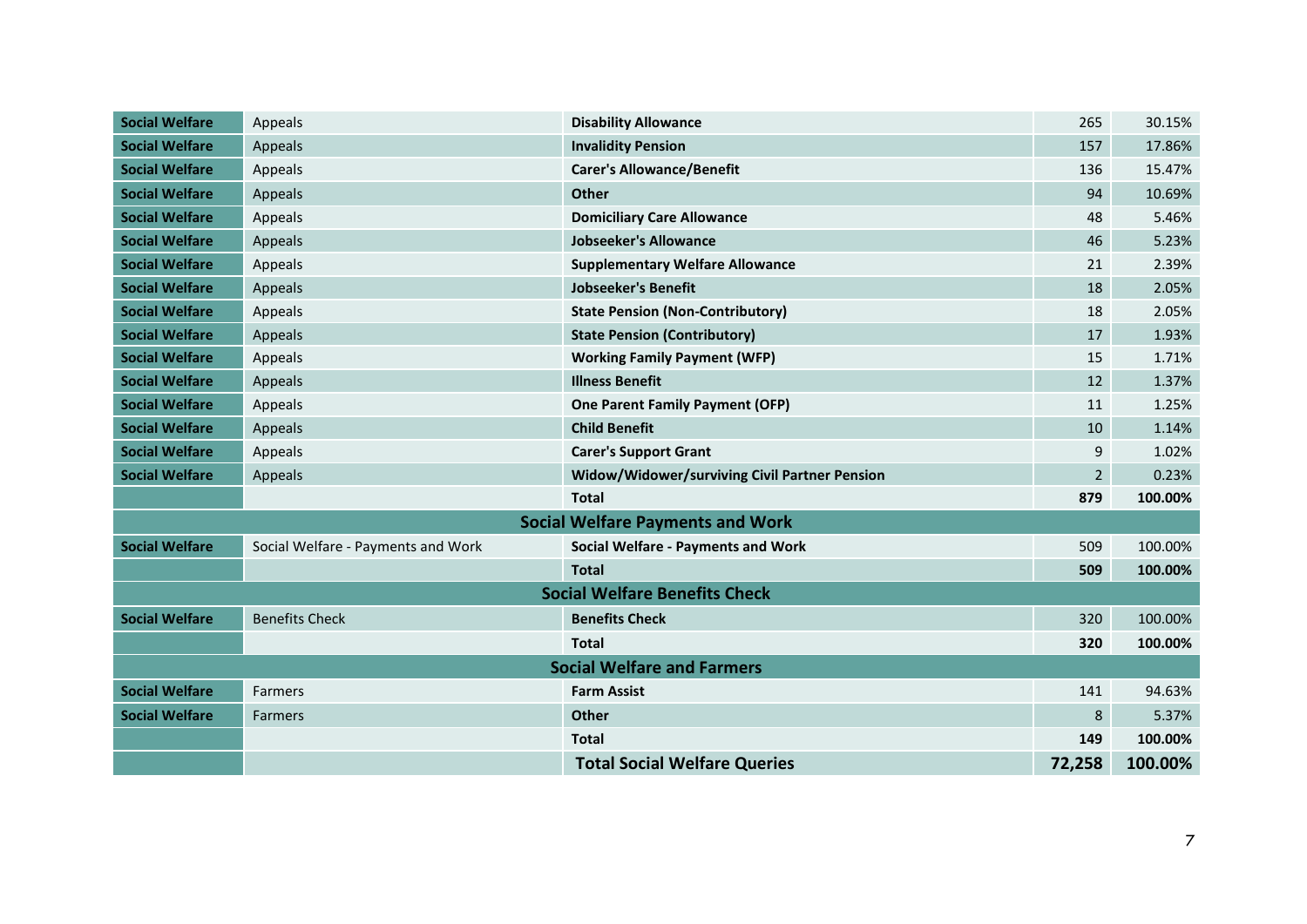**Table 7** sets out the Housing query dataset for Quarter 4, 2021. Query sub-categories are presented in thematic form, as recorded by CISs. The percentages in the right-hand column represent the percentage of queries for that sub-category of data collection i.e., the Housing Assistance Payment (HAP) percentage represents the number of HAP queries recorded as a percentage of the *Local Authority and Social Housing* sub-category.

| Category       | Sub-category                                  | Q4, 2021 Sub-category Breakdown             | # of<br><b>Queries</b> | $%$ of<br><b>Housing</b><br>Sub-<br>category |
|----------------|-----------------------------------------------|---------------------------------------------|------------------------|----------------------------------------------|
|                |                                               | <b>Local Authority and Social Housing</b>   |                        |                                              |
| <b>Housing</b> | Local Authority and Social Housing            | Applying for Local Authority/Social Housing | 3488                   | 47.91%                                       |
| <b>Housing</b> | Local Authority and Social Housing            | <b>Housing Assistance Payment (HAP)</b>     | 2403                   | 33.00%                                       |
| <b>Housing</b> | Local Authority and Social Housing            | Other                                       | 530                    | 7.28%                                        |
| <b>Housing</b> | Local Authority and Social Housing            | <b>Differential Rent</b>                    | 332                    | 4.56%                                        |
| <b>Housing</b> | Local Authority and Social Housing            | <b>Standards/Repairs</b>                    | 150                    | 2.06%                                        |
| <b>Housing</b> | Local Authority and Social Housing            | <b>LA Transfers</b>                         | 142                    | 1.95%                                        |
| <b>Housing</b> | Local Authority and Social Housing            | <b>Notice/Eviction/Disputes</b>             | 74                     | 1.02%                                        |
| <b>Housing</b> | Local Authority and Social Housing            | <b>Rent Arrears/Rent Problems</b>           | 71                     | 0.98%                                        |
| <b>Housing</b> | Local Authority and Social Housing            | <b>Rental Accommodation Scheme (RAS)</b>    | 67                     | 0.92%                                        |
| <b>Housing</b> | Local Authority and Social Housing            | <b>Tenant Purchase (Incremental Scheme)</b> | 24                     | 0.33%                                        |
|                |                                               | <b>Total</b>                                | 7,281                  | 100.00%                                      |
|                |                                               | <b>Renting a Home</b>                       |                        |                                              |
| <b>Housing</b> | Renting a Home (Private Rental Accommodation) | <b>Notice/Eviction/Disputes</b>             | 528                    | 25.90%                                       |
| <b>Housing</b> | Renting a Home (Private Rental Accommodation) | <b>Tenant's Rights and Obligations</b>      | 362                    | 17.75%                                       |
| <b>Housing</b> | Renting a Home (Private Rental Accommodation) | <b>Landlords Rights &amp; Obligations</b>   | 311                    | 15.25%                                       |
| <b>Housing</b> | Renting a Home (Private Rental Accommodation) | <b>RTB (Residential Tenancies Board)</b>    | 253                    | 12.41%                                       |
| <b>Housing</b> | Renting a Home (Private Rental Accommodation) | <b>Rent Review</b>                          | 213                    | 10.45%                                       |
| <b>Housing</b> | Renting a Home (Private Rental Accommodation) | <b>Standards/Repairs</b>                    | 164                    | 8.04%                                        |
| <b>Housing</b> | Renting a Home (Private Rental Accommodation) | <b>Deposit Retention</b>                    | 104                    | 5.10%                                        |
| <b>Housing</b> | Renting a Home (Private Rental Accommodation) | <b>Rent Arrears/Rent Problems</b>           | 104                    | 5.10%                                        |
|                |                                               | <b>Total</b>                                | 2,039                  | 100.00%                                      |

#### **Table 7 – Housing Query Breakdown, Q4 2021**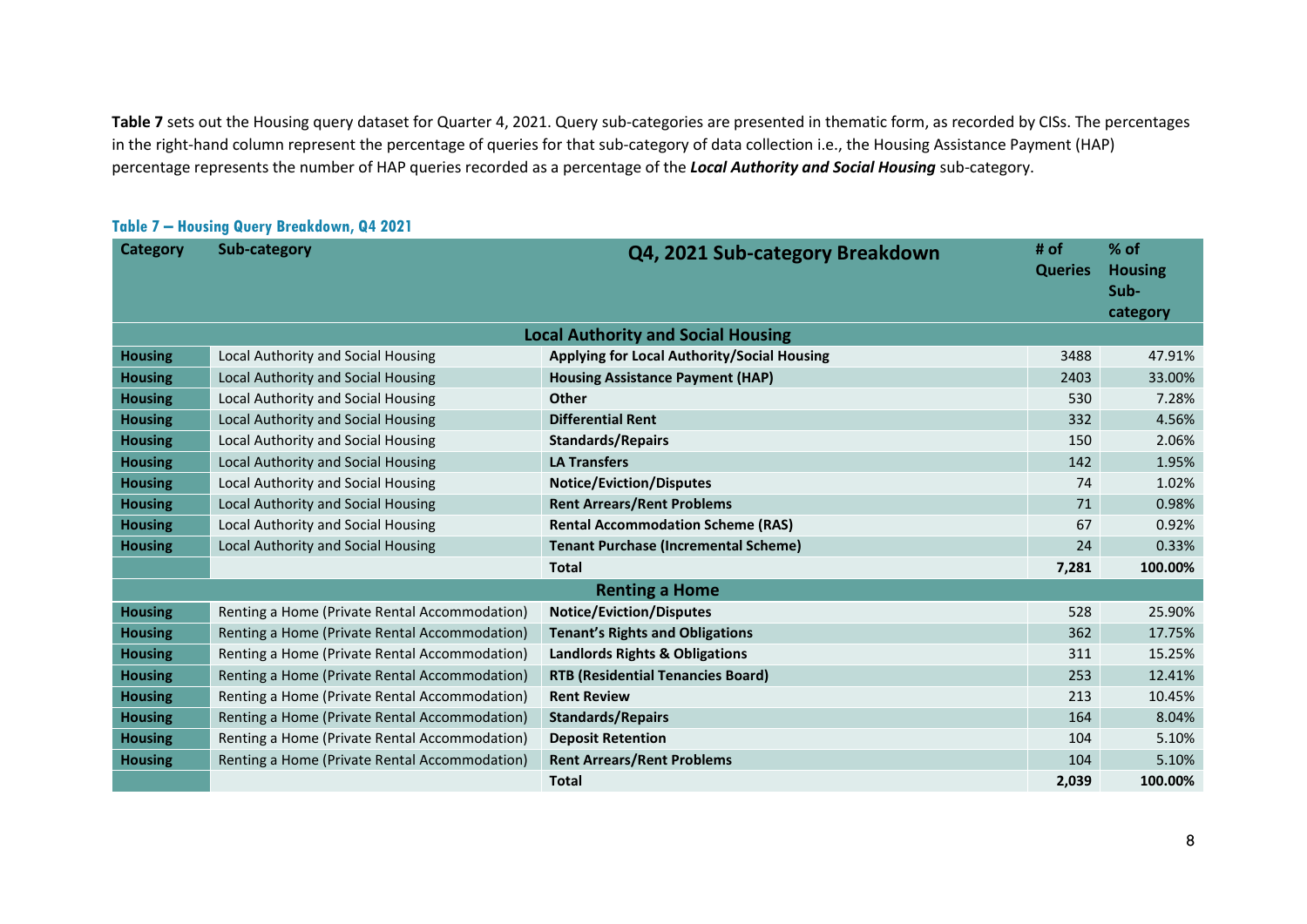| <b>Category</b> | Sub-category                       | Q4, 2021 Sub-category Breakdown        | # of<br><b>Queries</b> | % of<br><b>Housing</b><br>Sub-<br>category |  |  |
|-----------------|------------------------------------|----------------------------------------|------------------------|--------------------------------------------|--|--|
|                 |                                    | <b>Housing Grants and Schemes</b>      |                        |                                            |  |  |
| <b>Housing</b>  | <b>Housing Grants and Schemes</b>  | <b>Housing Grants and Schemes</b>      | 1979                   | 100.00%                                    |  |  |
|                 |                                    | <b>Total</b>                           | 1,979                  | 100.00%                                    |  |  |
|                 |                                    | <b>Other</b>                           |                        |                                            |  |  |
| <b>Housing</b>  | Other                              | Other                                  | 713                    | 100.00%                                    |  |  |
|                 |                                    | <b>Total</b>                           | 713                    | 100.00%                                    |  |  |
|                 |                                    | <b>Homelessness</b>                    |                        |                                            |  |  |
| <b>Housing</b>  | Homelessness                       | Homelessness                           | 504                    | 100.00%                                    |  |  |
|                 |                                    | <b>Total</b>                           | 504                    | 100.00%                                    |  |  |
|                 | <b>Buying a Home</b>               |                                        |                        |                                            |  |  |
| <b>Housing</b>  | Buying a Home                      | <b>Buying a Home</b>                   | 284                    | 100.00%                                    |  |  |
|                 |                                    | <b>Total</b>                           | 284                    | 100.00%                                    |  |  |
|                 |                                    | <b>Planning Permission</b>             |                        |                                            |  |  |
| <b>Housing</b>  | <b>Planning Permission</b>         | <b>Planning Permission</b>             | 91                     | 100.00%                                    |  |  |
|                 |                                    | <b>Total</b>                           | 91                     | 100.00%                                    |  |  |
|                 |                                    | <b>Losing Your Home</b>                |                        |                                            |  |  |
| <b>Housing</b>  | Losing your Home                   | <b>Losing your Home</b>                | 77                     | 100.00%                                    |  |  |
|                 |                                    | <b>Total</b>                           | 77                     | 100.00%                                    |  |  |
|                 |                                    | <b>Emergency Accommodation</b>         |                        |                                            |  |  |
| <b>Housing</b>  | <b>Emergency Accommodation</b>     | <b>Emergency Accommodation</b>         | 58                     | 100.00%                                    |  |  |
|                 |                                    | <b>Total</b>                           | 58                     | 100.00%                                    |  |  |
|                 |                                    | <b>Building or Altering a Home</b>     |                        |                                            |  |  |
| <b>Housing</b>  | <b>Building or Altering a Home</b> | <b>Building or Altering a Home</b>     | 43                     | 100.00%                                    |  |  |
|                 |                                    | <b>Total</b>                           | 43                     | 100.00%                                    |  |  |
|                 |                                    | <b>Equality/Housing Discrimination</b> |                        |                                            |  |  |
| <b>Housing</b>  | Equality/Housing Discrimination    | <b>Equality/Housing Discrimination</b> | 17                     | 100.00%                                    |  |  |
|                 |                                    | <b>Total</b>                           | 17                     | 100.00%                                    |  |  |
|                 |                                    | <b>Total Housing Queries</b>           | 13,086                 | 100.00%                                    |  |  |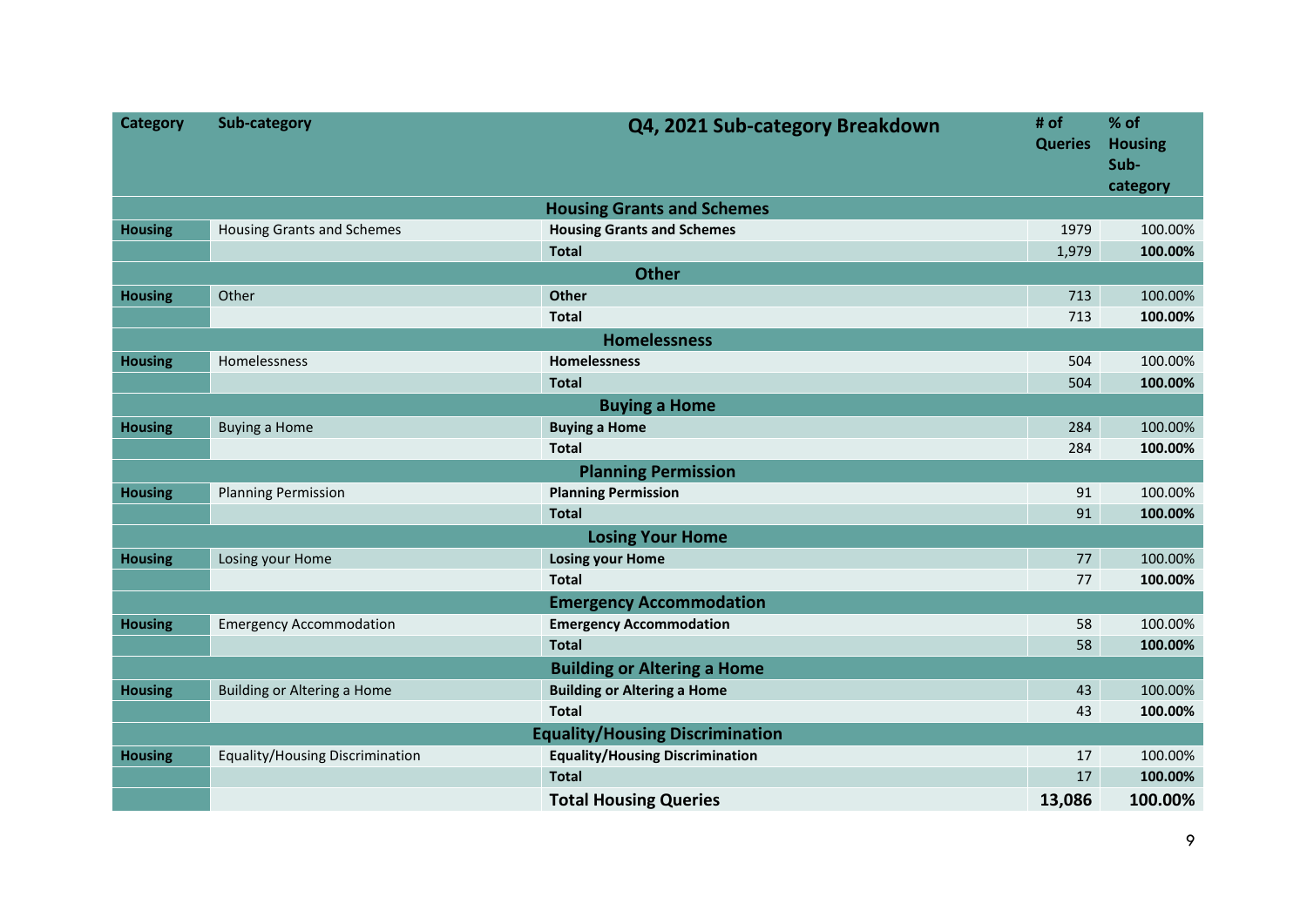**Table 8** sets out the Employment query dataset for Quarter 4, 2021. Query sub-categories are presented in thematic form, as recorded by CISs. The percentages in the right-hand column represent the percentage of queries for that sub-category of data collection i.e., the *Leave and Holidays* percentage represents the number of queries recorded as a percentage of the *Employment Rights and Conditions* sub-category.

| Category                                     | Sub-category                            | Q4, 2021 Sub -category Breakdown            | # of<br><b>Queries</b> | $%$ of<br><b>Employment</b><br>Sub-category |  |  |
|----------------------------------------------|-----------------------------------------|---------------------------------------------|------------------------|---------------------------------------------|--|--|
| <b>Employment Rights and Conditions</b>      |                                         |                                             |                        |                                             |  |  |
| <b>Employment</b>                            | <b>Employment Rights and Conditions</b> | <b>Leave and Holidays</b>                   | 3263                   | 40.36%                                      |  |  |
| <b>Employment</b>                            | <b>Employment Rights and Conditions</b> | <b>Contracts of Employment</b>              | 1391                   | 17.21%                                      |  |  |
| <b>Employment</b>                            | <b>Employment Rights and Conditions</b> | <b>Other</b>                                | 968                    | 11.97%                                      |  |  |
| <b>Employment</b>                            | <b>Employment Rights and Conditions</b> | Pay/Wages                                   | 912                    | 11.28%                                      |  |  |
| <b>Employment</b>                            | <b>Employment Rights and Conditions</b> | Dismissal (unfair, constructive etc)        | 476                    | 5.89%                                       |  |  |
| <b>Employment</b>                            | <b>Employment Rights and Conditions</b> | <b>Notice Period</b>                        | 432                    | 5.34%                                       |  |  |
| <b>Employment</b>                            | <b>Employment Rights and Conditions</b> | <b>Hours of Work</b>                        | 389                    | 4.81%                                       |  |  |
| <b>Employment</b>                            | <b>Employment Rights and Conditions</b> | <b>Health and Safety</b>                    | 232                    | 2.87%                                       |  |  |
| <b>Employment</b>                            | <b>Employment Rights and Conditions</b> | <b>Garda Vetting</b>                        | 21                     | 0.26%                                       |  |  |
|                                              |                                         | <b>Total</b>                                | 8,084                  | 100.00%                                     |  |  |
| <b>Unemployment and Redundancy</b>           |                                         |                                             |                        |                                             |  |  |
| <b>Employment</b>                            | Unemployment and Redundancy             | <b>Unemployment and Redundancy</b>          | 1195                   | 100.00%                                     |  |  |
|                                              |                                         | <b>Total</b>                                | 1195                   | 100.00%                                     |  |  |
| <b>Enforcement and Redress</b>               |                                         |                                             |                        |                                             |  |  |
| <b>Employment</b>                            | <b>Enforcement and Redress</b>          | <b>WRC (Workplace Relations Commission)</b> | 720                    | 100.00%                                     |  |  |
|                                              |                                         | <b>Total</b>                                | 720                    | 100.00%                                     |  |  |
| Self-Employment                              |                                         |                                             |                        |                                             |  |  |
| <b>Employment</b>                            | Self-employment                         | Self-employment                             | 632                    | 100.00%                                     |  |  |
|                                              |                                         | <b>Total</b>                                | 632                    | 100.00%                                     |  |  |
| <b>Grievance and Disciplinary Procedures</b> |                                         |                                             |                        |                                             |  |  |
| <b>Employment</b>                            | Grievance and Discipline Procedures     | <b>Grievance and Discipline Procedures</b>  | 394                    | 100.00%                                     |  |  |

#### **Table 8 - Employment Query Breakdown, Q4 2021**